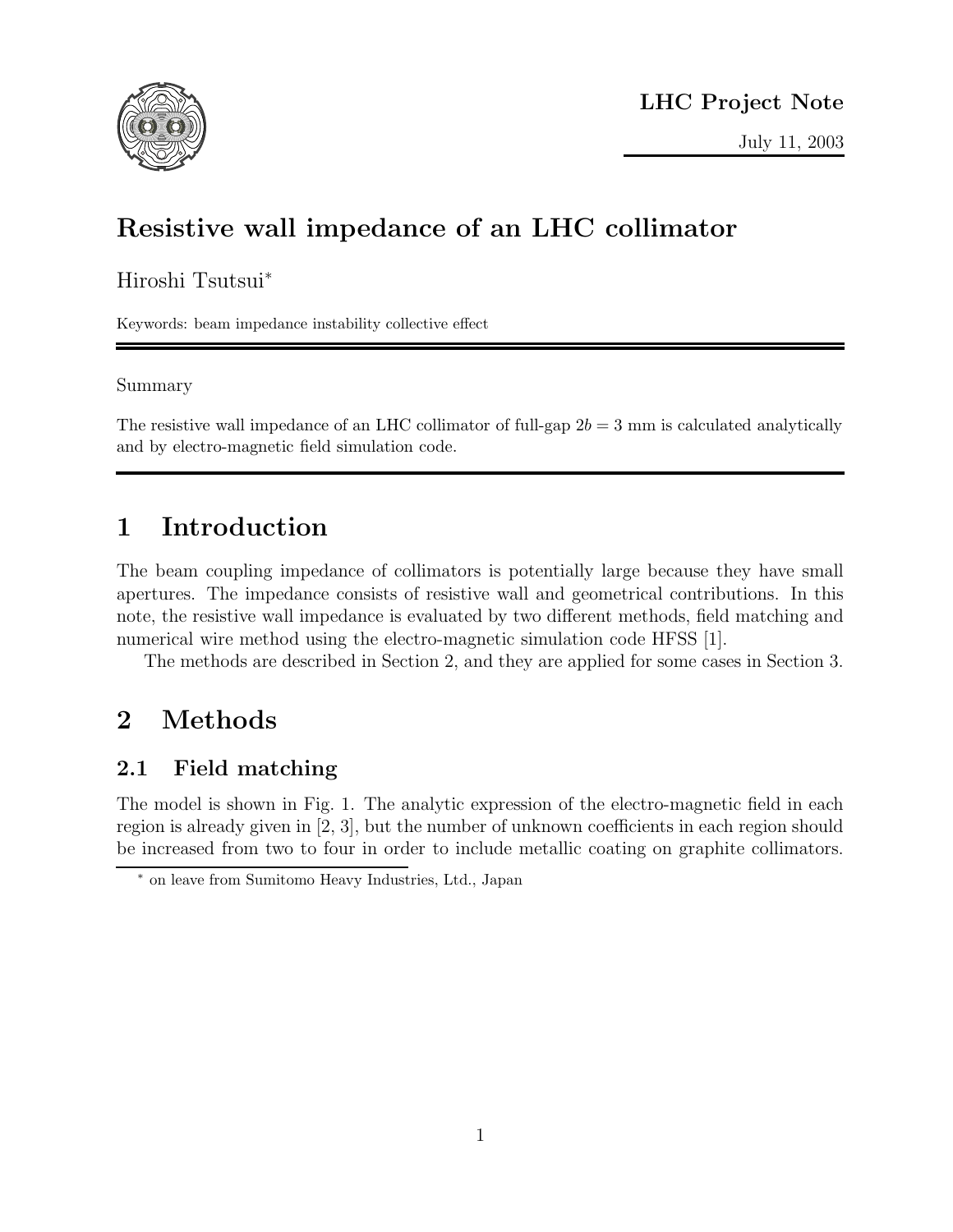

Figure 1: A simplified 2D model for resistive wall impedance calculation. The nominal beam is centered at  $(x, y) = (0, 0)$ . The *i*-th material is placed at  $(-a < x < a, b_i < |y| < b_{i+1}, 1 \le$  $i \leq n$ ). Outside is surrounded by perfect conductor. The length in z-direction is infinite.

The electro-magnetic field components in the *i*-th region are

$$
E_z = \sum_{n} [C_n \sin(k_{yn}(y - b_i)) - E_n \cos(k_{yn}(y - b_i)] \cos(k_{xn}x),
$$
  
\n
$$
E_x = \frac{j}{\epsilon_r \mu_r - 1} \sum_{n} \left\{ \frac{k_{xn}}{k} [C_n \sin(k_{yn}(y - b_i)) - E_n \cos(k_{yn}(y - b_i))] \right\}
$$
  
\n
$$
+ \mu_r \frac{k_{yn}}{k} [D_n \sin(k_{yn}(y - b_i)) - F_n \cos(k_{yn}(y - b_i))] \sin(k_{xn}x),
$$
  
\n
$$
E_y = \frac{j}{\epsilon_r \mu_r - 1} \sum_{n} \left\{ \frac{-k_{yn}}{k} [C_n \cos(k_{yn}(y - b_i)) + E_n \sin(k_{yn}(y - b_i))] \right\}
$$
  
\n
$$
+ \mu_r \frac{k_{xn}}{k} [D_n \cos(k_{yn}(y - b_i)) + F_n \sin(k_{yn}(y - b_i))] \cos(k_{xn}x),
$$
  
\n
$$
Z_0 H_z = \sum_{n} [D_n \cos(k_{yn}(y - b_i)) + F_n \sin(k_{yn}(y - b_i))] \sin(k_{xn}x),
$$
  
\n
$$
Z_0 H_x = \frac{j}{\epsilon_r \mu_r - 1} \sum_{n} \left\{ \epsilon_r \frac{k_{yn}}{k} [C_n \cos(k_{yn}(y - b_i)) + E_n \sin(k_{yn}(y - b_i))] \right\}
$$
  
\n
$$
- \frac{k_{xn}}{k} [D_n \cos(k_{yn}(y - b_i)) + F_n \sin(k_{yn}(y - b_i))] \cos(k_{xn}x),
$$
  
\n
$$
Z_0 H_y = \frac{j}{\epsilon_r \mu_r - 1} \sum_{n} \left\{ \epsilon_r \frac{k_{xn}}{k} [C_n \sin(k_{yn}(y - b_i)) - E_n \cos(k_{yn}(y - b_i))] \right\}
$$
  
\n
$$
+ \frac{k_{yn}}{k} [D_n \sin(k_{yn}(y - b_i)) - F_n \cos(k_{yn}(y - b_i))] \sin(k_{xn}x),
$$
  
\n(1)

where  $C_n, D_n, E_n, F_n$  are the unknown coefficients,  $k_{xn}, k_{yn}$  are the wave numbers,  $\epsilon_r, \mu_r$  are the relative permittivity and permeability,  $Z_0 = 377 \Omega$  is the vacuum impedance.

Then, four field components  $E_z$ ,  $E_x$ ,  $\epsilon_r E_y$ , and  $H_z$  are matched at each boundary. The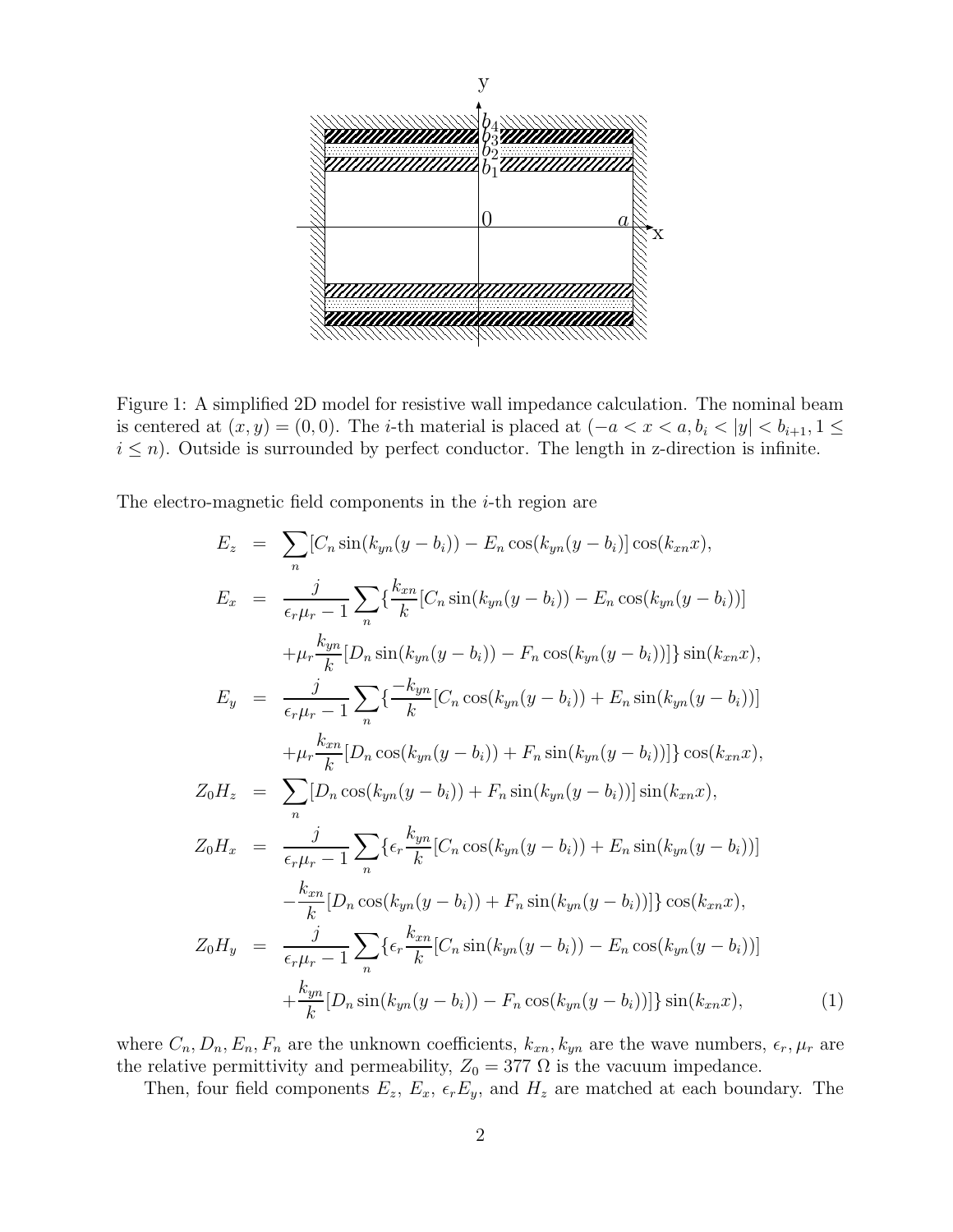other two boundary conditions are abundant. Finally, the coupling impedances per unit length are obtained from some of the coefficients. The calculation was made with Mathematica [4].

#### 2.2 HFSS

Coaxial wire method and double wire method [5] can be used in electro-magnetic simulation code HFSS to evaluate the coupling impedances.

The log formula for deriving longitudinal impedance is

$$
Z_{\parallel} = -2Z_{ch} \log \left(\frac{S_{21}}{S_{REF}}\right),\tag{2}
$$

where  $Z_{ch}$ ,  $S_{21}$ ,  $S_{REF}$  are the characteristic impedance, the scattering parameter of DUT, and  $\exp(-j\omega l/c)$ , respectively.

The transverse impedance can be approximated by the log formula as

$$
Z_{\perp} = -\frac{2cZ_{ch}}{\omega d^2} \log \left( \frac{S_{21}}{S_{REF}} \right),\tag{3}
$$

where d is the distance between the two wires.

The characteristic impedance and the scattering parameters are calculated by HFSS. Then, the coupling impedances are calculated by using the above equations.

### 3 Resistive wall impedance of a collimator

#### 3.1 Graphite

Graphite (with conductivity  $\sigma = 7 \times 10^4$  / $\Omega$ m) is considered to be used as the collimator material. The material has relative dielectric constant of around 10, but this is neglected in this note since the effect is negligible. The parameters used are  $a = 25$  mm,  $b_1 = 1.5$  mm, and  $b_2 = 10$  mm. The model used in the HFSS simulation is shown in Fig. 2.

Figures 3-5 show the result. Field matching and HFSS simulations give similar results. Since HFSS forbids the calculations at low frequency, there are no points below 1 MHz. At low frequency, the transverse impedances have constant imaginary parts. The values are  $Z_{hor}/L = j\pi Z_0/(48b_1^2)$ , and  $Z_{ver}/L = j\pi Z_0/(24b_1^2)$ , which are independent of material properties.

#### 3.2 Graphite with copper coating

Next, a model with low conductivity copper  $(\sigma = 2.5 \times 10^7)/\Omega$ m) coated on the graphite is simulated. The thickness of the coating is  $\xi = 1 \mu m$ , 10  $\mu m$ . Since the skin depth of metal is  $1 \sim 100 \ \mu m$  order for frequency range of 1 MHz  $\sim 1$  GHz, smaller size of meshes at metal surface is needed, which is very difficult. So, impedance boundary condition in HFSS is used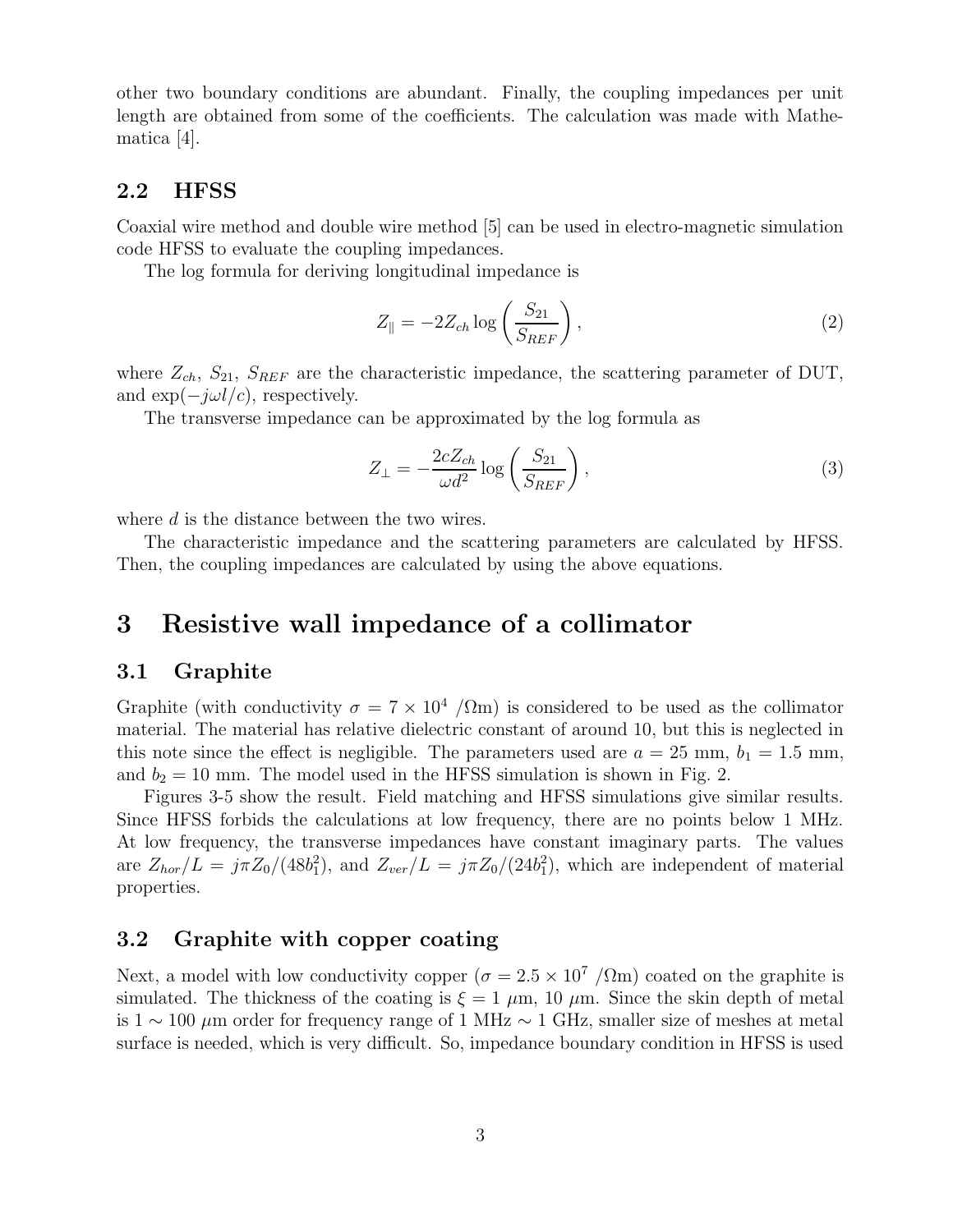

Figure 2: A quarter geometry used for HFSS simulation. The characteristic impedance of the ports and the scattering parameter from port 1 to 2 are calculated in HFSS.

to avoid this problem. But this boundary condition is valid only in the frequency region that the skin depth is larger than the thickness of the metal. In this case the condition is

$$
f < \frac{1}{\pi \mu_0 \sigma \xi^2} = \begin{cases} 10 \text{ GHz} & (\xi = 1 \text{ }\mu\text{m}) \\ 100 \text{ MHz} & (\xi = 10 \text{ }\mu\text{m}) \end{cases}
$$
(4)

Figures 6-8 show the result. The two methods give similar results.

#### 3.3 Other materials

Beryllium ( $\sigma = 2.5 \times 10^7$  / $\Omega$ m), and Ceramics ( $\epsilon_r = 9.2$ ) cases are calculated analytically, as shown in Fig. 9.

If Beryllium is used, the impedance at high frequency is smaller by more than one order of magnitude than for the graphite case.

If Ceramics is used, the real part of the impedance is negligible, but the imaginary part is quite high.

### 4 Transverse effective impedance

The transverse effective impedance is calculated using the formula below:

$$
(Z_{ver}/L)_{eff} = \frac{\sum_{p} (Z_{ver}/L)h(\omega_p)}{\sum_{p} h(\omega_p)},
$$
\n(5)

where the spectral density  $h(\omega)$  is  $\exp(-\omega^2 \sigma_\tau^2)$ <sup>2</sup>/<sub>7</sub>), and  $\omega_p = \omega_0 (p k_b + \mu + Q_\beta)$ . Assumed values of the parameters are  $\sigma_{\tau} = 0.25$  nsec,  $\omega_0/2\pi = 11.245$  kHz,  $k_b = 3564$ ,  $Q_{\beta} = 59.3$ ,  $a = 25$  mm,  $b_2 = b_1 + \xi$ ,  $b_3 = b_2 + 10$  mm. This definition is different from L. Vos's, which is without denominator  $(\sum_{p} h(\omega_{p}) \to 1)$ . Result is shown in Fig. 10. Maximum values of the effective impedances over the coupled-bunch modes are plotted. The result may vary by changing  $k_b$ .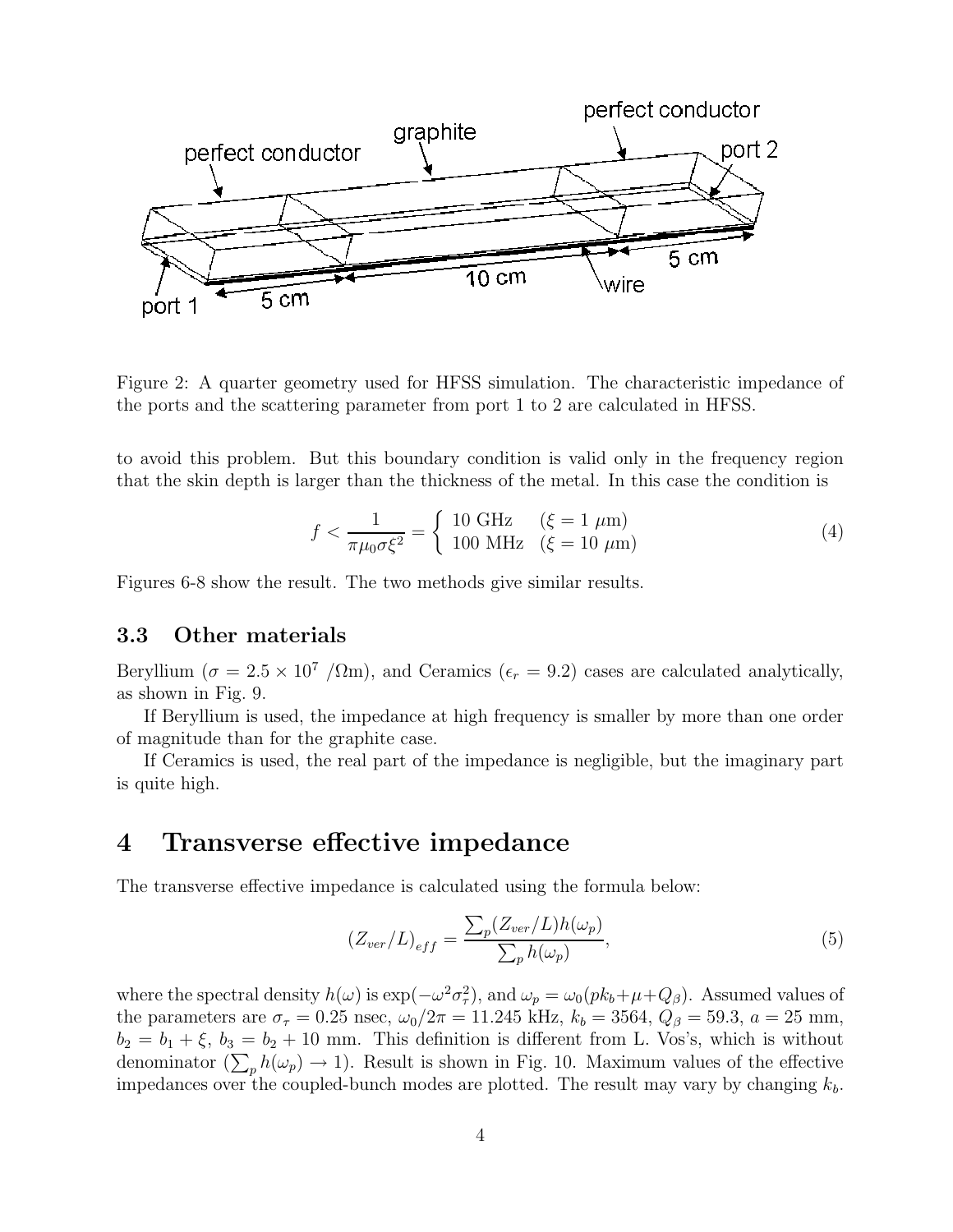

Figure 3: Resistive wall longitudinal impedance per unit length. Material is graphite ( $\sigma$  =  $7 \times 10^4$  / $\Omega$ m). Parameters are  $a = 25$  mm,  $b_1 = 1.5$  mm,  $b_2 = 10$  mm. Lines are by analytical calculations. Symbols are by HFSS simulations.

## 5 Discussion of results and outlook

The resistive wall part of the collimator impedance is evaluated by two independent methods. The first method is the analytical calculation. A simple 2D structure, ultra-relativistic beam, are assumed and the electro-magnetic field is calculated by field matching. One weak point of this method is that the real collimator has finite longitudinal length. The second method is the HFSS simulation with thin metal wire. With this method, the simulation of a finite length structure is not difficult. But it is known that this method is dangerous when the impedance is comparable or larger than the characteristic impedance, or when DUT has resonant structure. Similarity of the results by two methods shows that these methods are probably valid for this case.

Then the vertical effective impedance is calculated. The definition of it is different from L. Vos's, which is without the denominator. Since the sum of the spectral density is

$$
\sum_{p=-\infty}^{\infty} \exp(-\omega_p^2 \sigma_\tau^2) \approx \int_{-\infty}^{\infty} dp \exp(-\omega_p^2 \sigma_\tau^2) = \frac{\sqrt{\pi}}{\omega_0 k_b \sigma_\tau} = 28.2,\tag{6}
$$

the effective impedance in this note is 28.2 times smaller than his.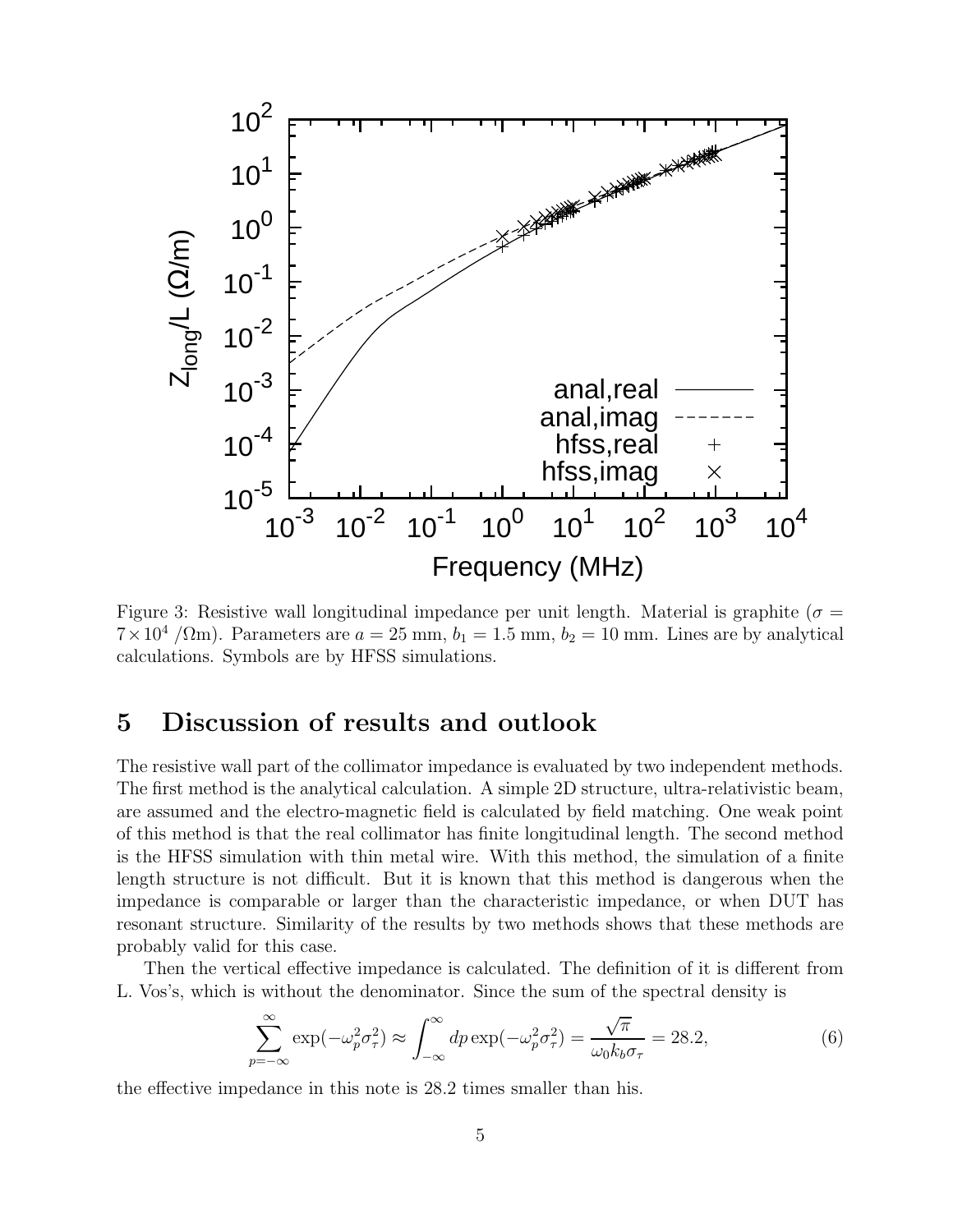

Figure 4: Resistive wall horizontal impedance per unit length. Material is graphite ( $\sigma$  =  $7 \times 10^4$  / $\Omega$ m). Parameters are  $a = 25$  mm,  $b_1 = 1.5$  mm,  $b_2 = 10$  mm. Lines are by analytical calculations. Symbols are by HFSS simulations.

As shown in Fig. 10, the graphite has big effective impedance because of bad conductivity. By the metal coating the impedance become smaller. Coating of 1  $\mu$ m and 10  $\mu$ m give almost the same effective impedance, since the coating will reduce the impedance at 10 MHz or larger frequency significantly, but the impedance at low frequency does not change. So, only the impedance at 8 kHz (=  $(1 - \Delta Q_{\beta}) f_0$ ) contributes to the effective impedance.

Geometric part of the collimator impedance is also important. There are some structures suggested by F. Caspers[6]. For the evaluation of the geometric impedance, it may be dangerous to use wire methods since there are some resonant structures inside the collimator tank. Maybe eigenmode expansion or use of the current sources are more appropriate methods in frequency domain analysis.

It may be difficult to measure the collimator impedance in test bench using the wire methods. For the resistive wall part, the longitudinal impedance is around  $0.1 \Omega$  at 100 MHz. This corresponds to  $4 \times 10^{-3}$  dB in amplitude and  $0.03°$  in phase, assuming  $Z_{ch} = 100 \Omega$ . The transverse impedance of 1 M $\Omega$ /m at 100 MHz corresponds to 9 × 10<sup>-2</sup> dB in amplitude and  $0.6^{\circ}$  in phase, which are difficult to measure. The geometric part is also difficult to measure because there should be resonances inside tank.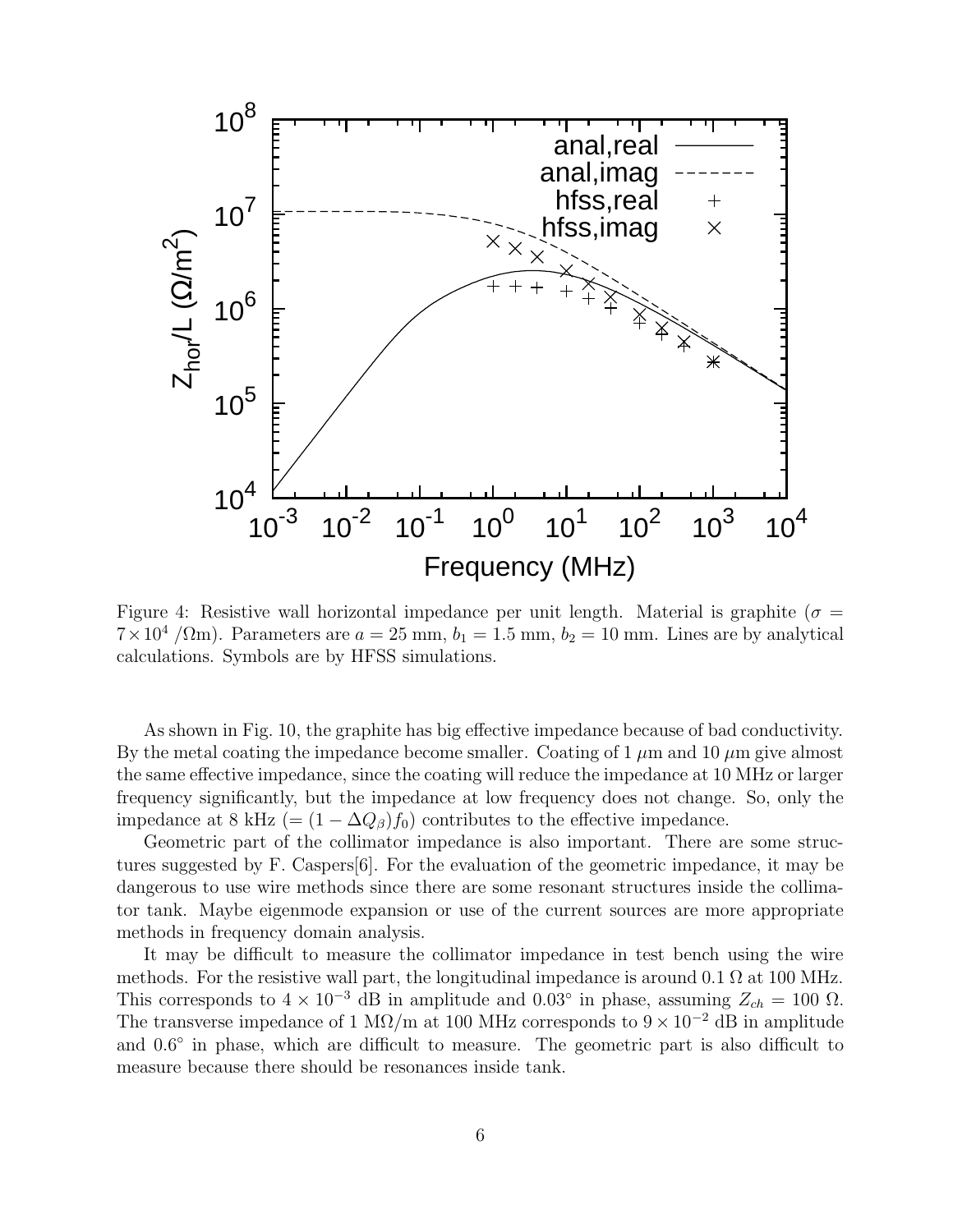

Figure 5: Resistive wall vertical impedance per unit length. Material is graphite ( $\sigma$  =  $7 \times 10^4$  / $\Omega$ m). Parameters are  $a = 25$  mm,  $b_1 = 1.5$  mm,  $b_2 = 10$  mm. Lines are by analytical calculations. Symbols are by HFSS simulations.

## 6 Conclusion

Two different methods are used for obtaining the resistive wall impedance of the collimator. They give similar values. Also the vertical effective impedance is calculated.

## 7 Acknowledgments

The author would like to thank F. Caspers, F. Ruggiero, and L. Vos for valuable discussions.

# References

- [1] see http://www.ansoft.com
- [2] H. Tsutsui, Some Simplified Models of Ferrite Kicker Magnet for Calculation of Longitudinal Coupling Impedance, CERN-SL-2000-004 AP (2000).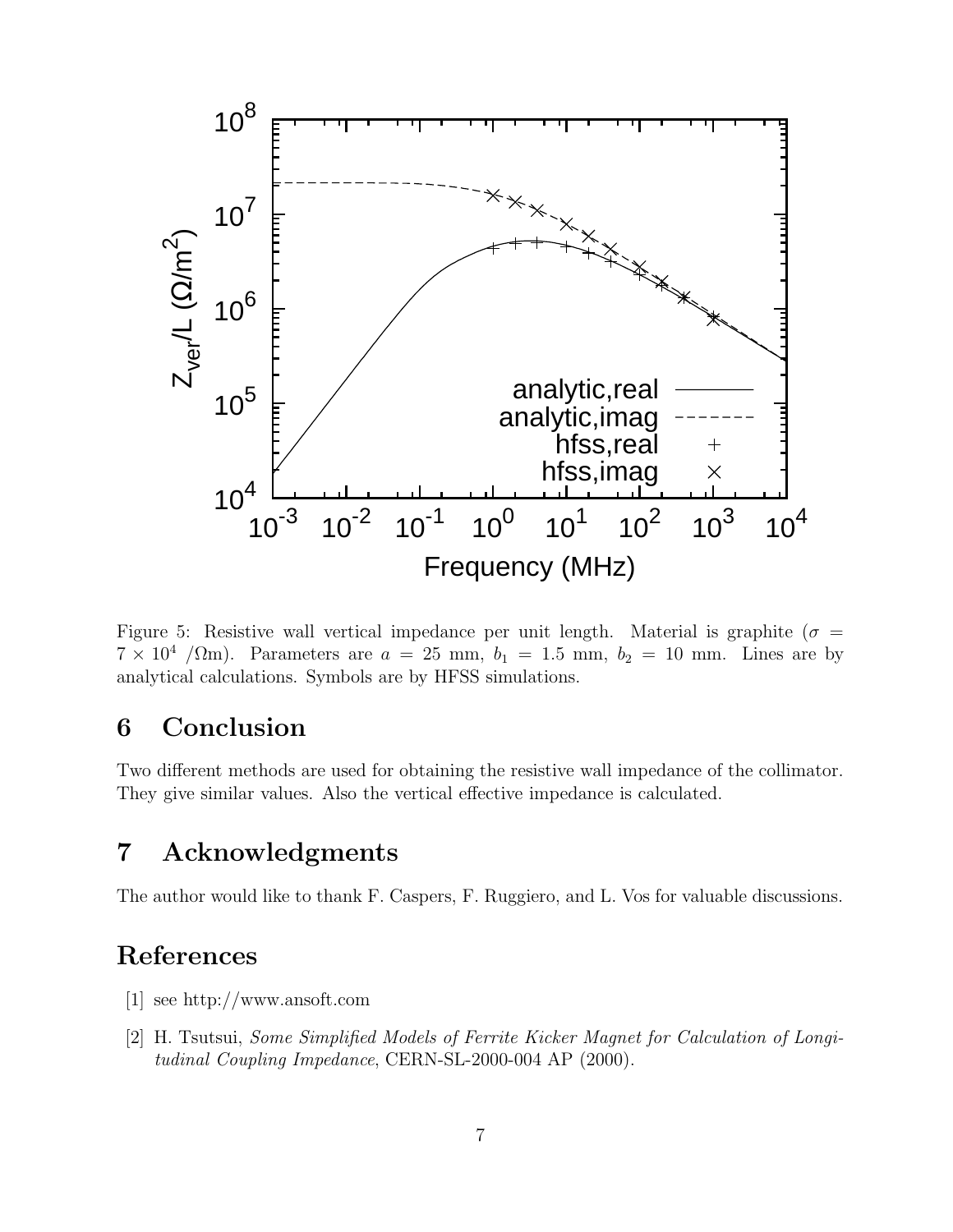

Figure 6: Resistive wall longitudinal impedance per unit length. Material is graphite ( $\sigma$  =  $7 \times 10^4$  / $\Omega$ m) with copper coating of thickness  $\xi = 1 \mu$ m and 10  $\mu$ m. Parameters are  $a = 25$  mm,  $b_1 = 1.5$  mm,  $b_2 = 1.5$  mm +  $\xi$ ,  $b_3 = 10$  mm. Lines are by analytical calculations. Symbols are by HFSS simulations.

- [3] H. Tsutsui and L. Vos, Transverse Coupling Impedance of a Simplified Ferrite Kicker Magnet Model, LHC Project Note 234 (2000).
- [4] see http://www.wolfram.com. The notebooks are in /afs/cern.ch/user/h/htsutsui/public/collimator.
- [5] F. Caspers, Bench Measurements in Handbook of Accelerator Physics and Engineering, edited by A. W. Chao and M. Tigner, World Scientific (1998).
- [6] F. Caspers, private communications.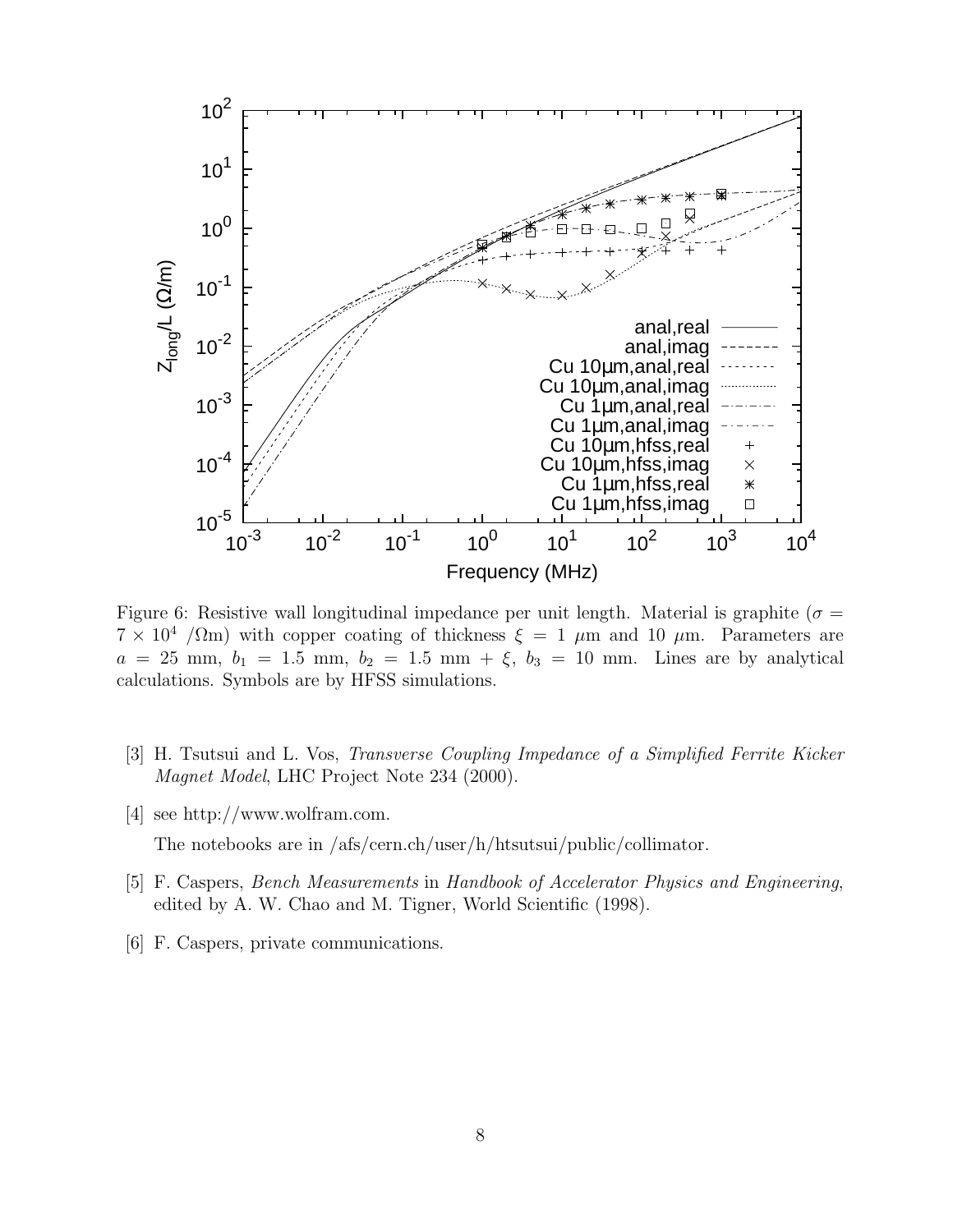

Figure 7: Resistive wall horizontal impedance per unit length. Material is graphite ( $\sigma$  =  $7 \times 10^4$  /Ωm) with copper coating of thickness  $\xi = 1 \mu m$  and 10  $\mu m$ . Parameters are  $a = 25$  mm,  $b_1 = 1.5$  mm,  $b_2 = 1.5$  mm +  $\xi$ ,  $b_3 = 10$  mm. Lines are by analytical calculations. HFSS simulations were not done.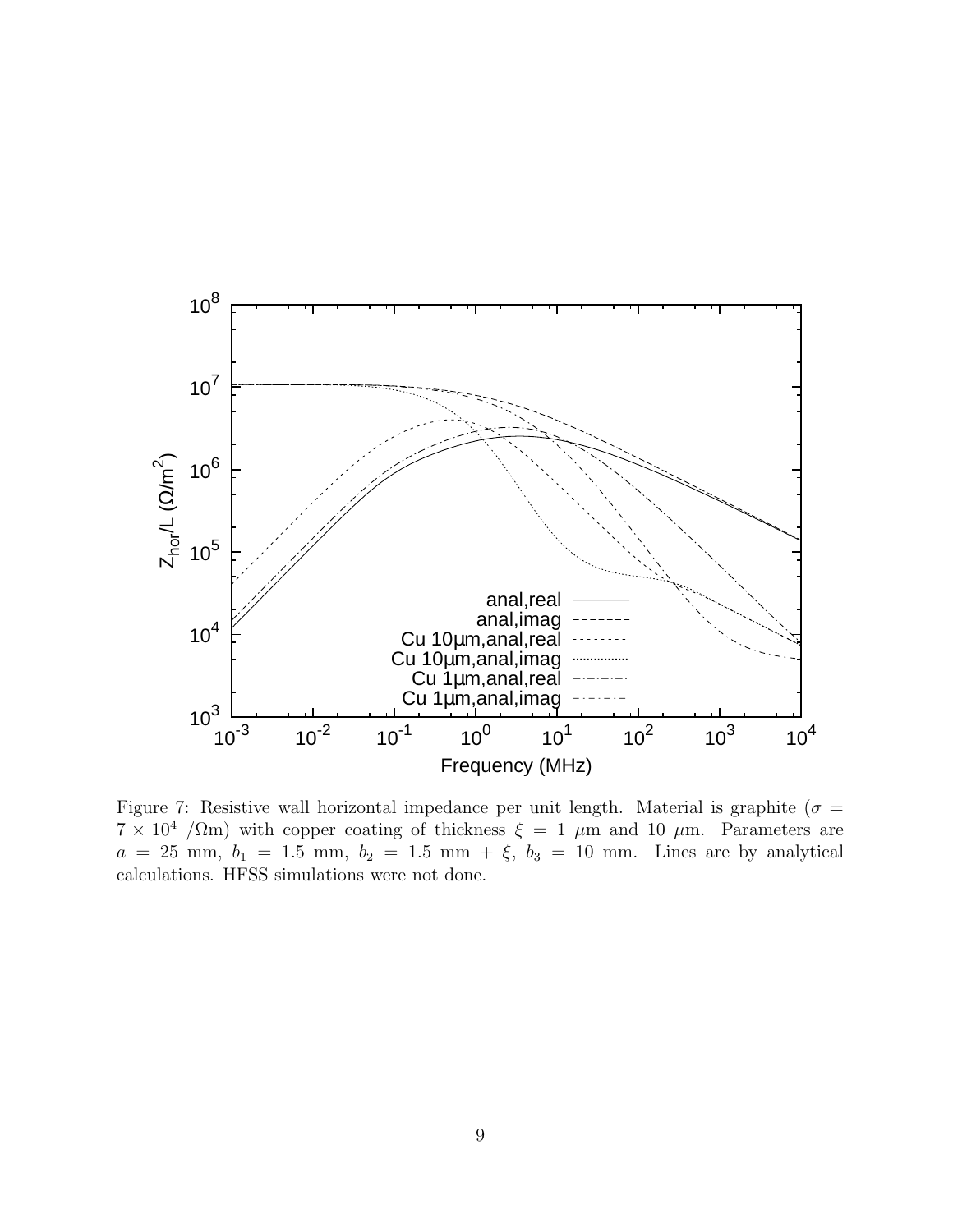

Figure 8: Resistive wall vertical impedance per unit length. Material is graphite ( $\sigma$  =  $7 \times 10^4$  / $\Omega$ m) with copper coating of thickness  $\xi = 1 \mu$ m and 10  $\mu$ m. Parameters are  $a = 25$  mm,  $b_1 = 1.5$  mm,  $b_2 = 1.5$  mm +  $\xi$ ,  $b_3 = 10$  mm. Lines are by analytical calculations. Symbols are by HFSS simulations.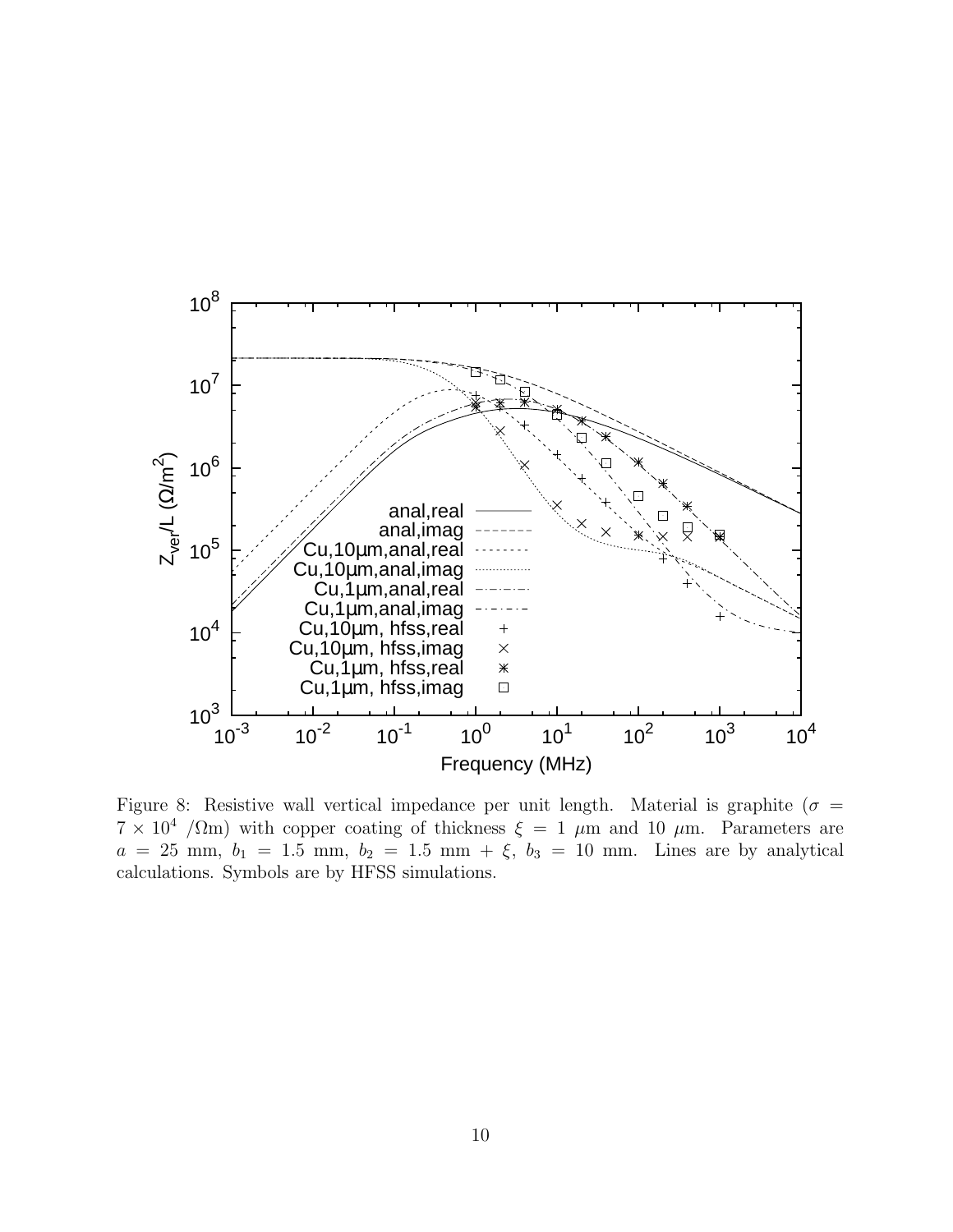

Figure 9: Vertical resistive wall impedance per unit length. Beryllium and ceramics are assumed for the collimator material. Parameters are  $a = 25$  mm,  $b_1 = 1.5$  mm,  $b_2 = 30$  mm.